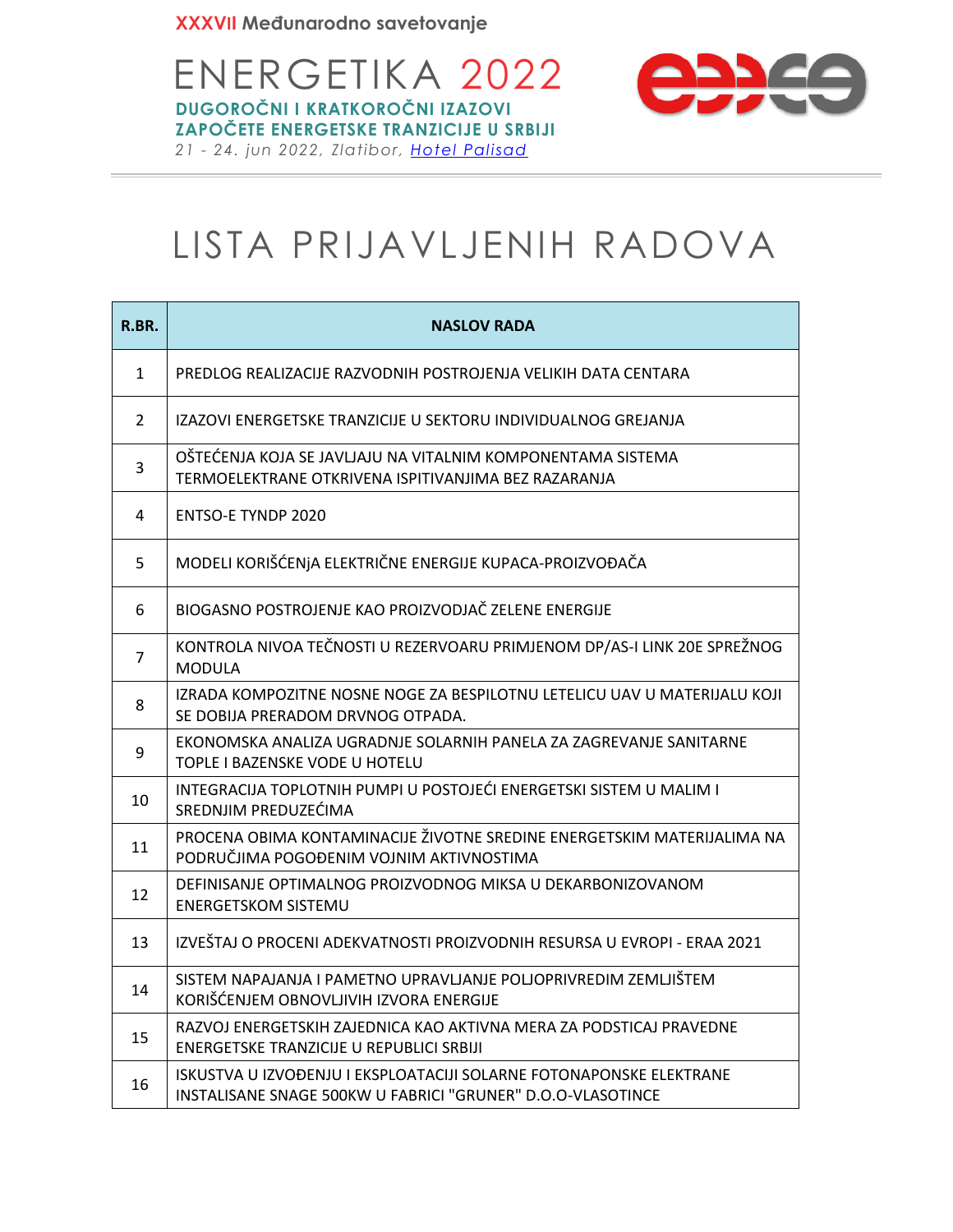

| R.BR. | <b>NASLOV RADA</b>                                                                                                                                                            |  |  |  |
|-------|-------------------------------------------------------------------------------------------------------------------------------------------------------------------------------|--|--|--|
| 17    | REKONFIGURACIJA DISTRIBUTIVNE MREŽE I OTOČNA KOMPENZACIJA UZ PRISUSTVO<br>VETRO GENERATORA I SOLARNIH PANELA                                                                  |  |  |  |
| 18    | ENERGETSKI MENADŽMENT I CILJEVI ODRŽIVOG RAZVOJA                                                                                                                              |  |  |  |
| 19    | PRIMENA MACZT METODOLOGIJE U PRENOSNOM SISTEMU SRBIJE                                                                                                                         |  |  |  |
| 20    | ANALIZA NAČINA PRIKLJUČENJA ELEKTRANA NA OBNOVLJIVE IZVORE ENERGIJE NA<br>PRENOSNI SISTEM KORIŠĆENJEM KVAZIDINAMIČKE ANALIZE U PROGRAMSKOM JEZIKU<br>PYTHON I PROGRAMU PSS/E® |  |  |  |
| 21    | DUGOROČNO PLANIRANJE MAKEDONSKOG SISTEMA SNABDEVANJA ELEKTRIČNOM<br><b>ENERGIJOM</b>                                                                                          |  |  |  |
| 22    | POTROŠNJA ENERGIJE I PRIMENA OBNOVLJIVIH IZVORA ENERGIJE U POSTROJENJIMA ZA<br>TRETMAN OTPADNIH VODA                                                                          |  |  |  |
| 23    | ENERGETSKO - EKONOMSKA ANALIZA RADA VETROELEKTRANA U SRBIJI SA ASPEKTA JP<br><b>EPS</b>                                                                                       |  |  |  |
| 24    | RAZMATRANJE GUBITAKA U NISKONAPONSKIM VODOVIMA SA PRIKAZOM REZULTATA<br>PRORAČUNA                                                                                             |  |  |  |
| 25    | OPTIMALNO POZICIONIRANJE SINHROFAZORSKIH JEDINICA PRIMENOM GENTIČKOG<br><b>ALGORITMA</b>                                                                                      |  |  |  |
| 26    | ANALIZA UTICAJA AKTIVNIH DELOVA ENERGETSKOG TRANSFORMATORA NA<br>PROSTRIRANJE SIGNALA OD IZVORA PARCIJALNIH PRAŽNJENJA KA UHF DAVAČIMA                                        |  |  |  |
| 27    | MOGUĆNOSTI ZA UNAPREĐENJE KONTROLISANJA BROJILA ELEKTRIČNE ENERGIJE KLASA<br>TAČNOSTI 0,2 S I 0,5 S                                                                           |  |  |  |
| 28    | UTICAJ PROIZVODNJE ELEKTRIČNE ENERGIJE IZ VETROELEKTRANA PRILJUČENIH NA<br>PRENOSNU MREŽU EMS AD NA BALANSIRANJE EES                                                          |  |  |  |
| 29    | POVEĆANJE EFIKASNOSTI RADA ELEKTROFILTERA NA BLOKU 2 U TE KOSTOLAC B<br>PROMENOM OBLIKA EMISIONIH ELEKTRODA                                                                   |  |  |  |
| 30    | UTICAJ OPTIMIZATORA SNAGE MODULA NA PERIOD OTPLATE INVESTICIJE U<br>FOTONAPONSKU ELEKTRANU                                                                                    |  |  |  |
| 31    | OPTIMALNO PODEŠAVANJE REZOLUCIJE REGISTRA ELEKTRIČNE ENERGIJE PAMETNOG<br><b>BROJILA</b>                                                                                      |  |  |  |
| 32    | ANALIZA IZLOŽENOSTI ZEMALJA RIZIKU OD MEHANIZMA EU ZA PREKOGRANIČNO<br>PRILAGOĐAVANJE UGLJENIKA: STUDIJA SLUČAJA SRBIJE                                                       |  |  |  |
| 33    | PROCENA UTICAJA INTEGRACIJE SOLARNIH ELEKTRANA NA NISKOM I SREDNJEM<br>NAPONU NA SMANJENJE VREDNOSTI GUBITAKA AKTIVNE SNAGE U PRENOSNOM<br>SISTEMU                            |  |  |  |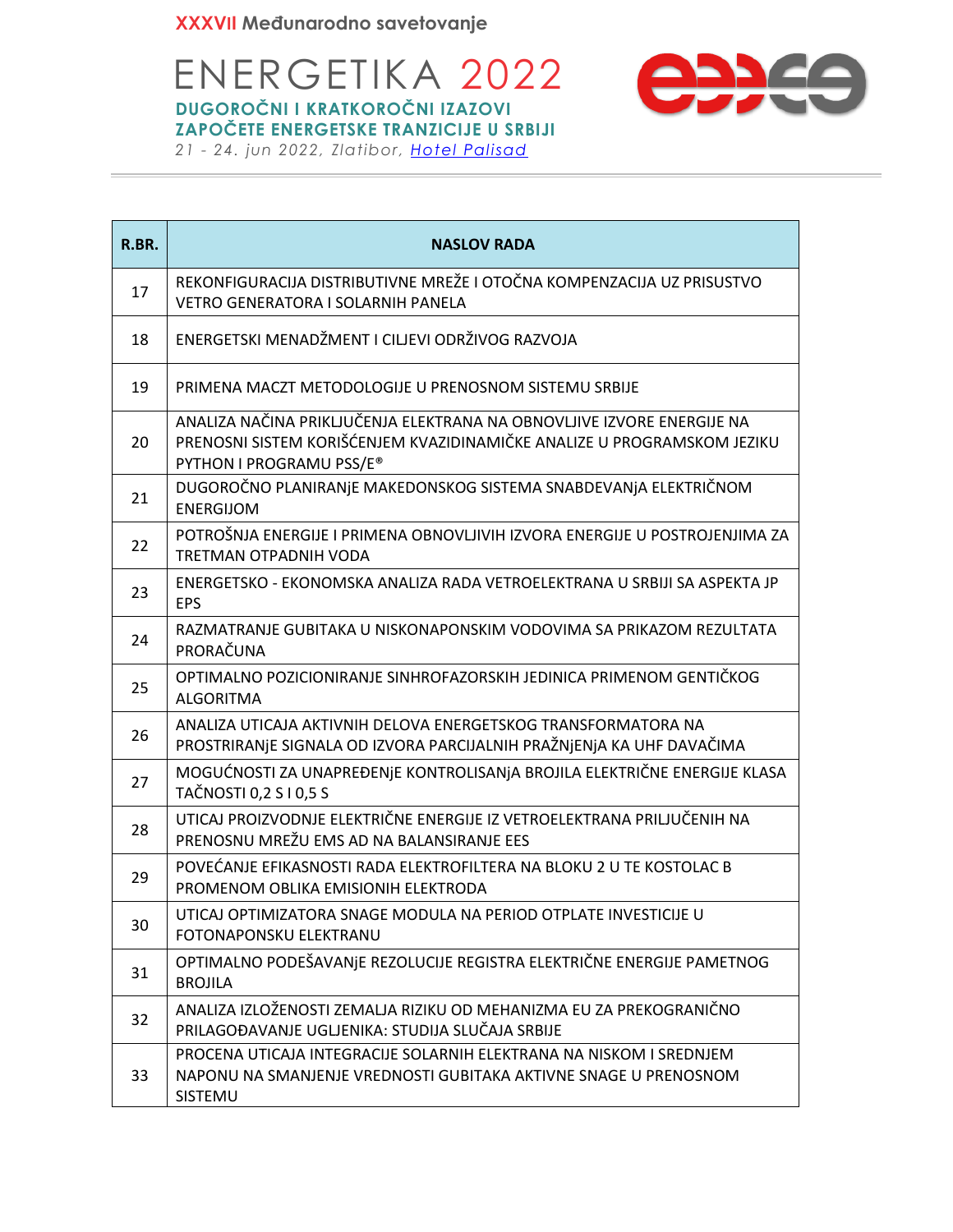

| R.BR. | <b>NASLOV RADA</b>                                                                                                               |
|-------|----------------------------------------------------------------------------------------------------------------------------------|
| 34    | ANALIZA KVALITETA ELEKTRIČNE ENERGIJE NA SATNOM NIVOU KOD PRIKLJUČENJA<br>ELEKTRANA NA OBNOVLJIVE IZVORE ENERGIJE                |
| 35    | EKSPERIMENTALNO I NUMERIČKO ISTRAŽIVANJE HIDRAULIČKOG UDARA U<br>CEVKOVODNA INSTALACIJA                                          |
| 36    | REKONSTRUKCIJSKI KORACI ZA POBOLJŠANJE PERFORMANSE REGULACIONI TABLASTI<br>ZATVARAČ NA TEMELJNI ISPUST BRANE                     |
| 37    | PRAVNI SISTEM REPUBLIKE SRBIJE I IZAZOVI SAVREMENE ENERGETIKE                                                                    |
| 38    | OPTIMALNO PLANIRANJE I PRORAČUN PROIZVODNJE FOTONAPONSKIH ELEKTRANA<br>VELIKE SNAGE NA KOMPLEKSNOM TERENU                        |
| 39    | UNAPREĐENJE FLEKSIBILNOSTI ELEKTROENERGETSKOG SISTEMA KROZ NOVE IZVORE<br>FLEKSIBILNOSTI KOJI PROISTIČU IZ PAKETA ČISTE ENERGIJE |
| 40    | AGRI-FOTONAPONSKI SISTEMI KAO SINERGIJA POLJOPRIVREDNE I PROIZVODNJE<br><b>ELEKTRIČNE ENERGIJE</b>                               |
| 41    | ASPEKTI IZMENE UREDBE ZA DODELU KAPACITETA I UPRAVLJANJE ZAGUŠENJIMA EU<br>1222/2015                                             |
| 42    | ANALIZA UTICAJA ISPADA PROIZVODNIH JEDINICA U TENT A I B NA GUBITKE U<br>PRENOSNOM SISTEMU SRBIJE                                |
| 43    | RACIONALIZACIJA POTROŠNJE ENERGIJE U HOTELIMA KORIŠĆENJEM OBNOVLJIVIH<br><b>IZVORA ENERGIJE</b>                                  |
| 44    | VERTIKALNE FASADE SOLITERA KAO LOKACIJE ZA INSTALACIJU FOTONAPONSKIH<br>PANELA                                                   |
| 45    | CENTRALNO VRELOVODNO DALJINSKO GREJANJE GRADOVA, BEZ VRELOVODA I<br>PODSTANICA, SAN ILI STVARNOST?                               |
| 46    | EKOLOŠKI ASPEKT KONVERZIJE ENERGIJE U PROIZVODNJI LITIJUMA                                                                       |
| 47    | ŠTA POVEZUJE ENERGETSKU TRANZICIJU I RURALNI RAZVOJ U SRBIJI?                                                                    |
| 48    | KONSTRUKCIJA PRILAGOĐIVOG AKSIJALNOG KOTRLJAJNOG LEŽAJA SA VALJKOM ZA<br>PODRŠKU OTVORENIH CEVOVODA                              |
| 49    | TEŽINSKI KOEFICIJENTI ZA REGULACIJU PUMPNE STANICE SA KONCEPTOM KASKADNO<br>UGRAĐENIH PUMPNIH AGREGATA                           |
| 50    | NOVI PRISTUP U UPRAVLJANJU HIDROELEKTRANAMA ZASNOVAN NA NEURONSKIM<br>MREŽAMA                                                    |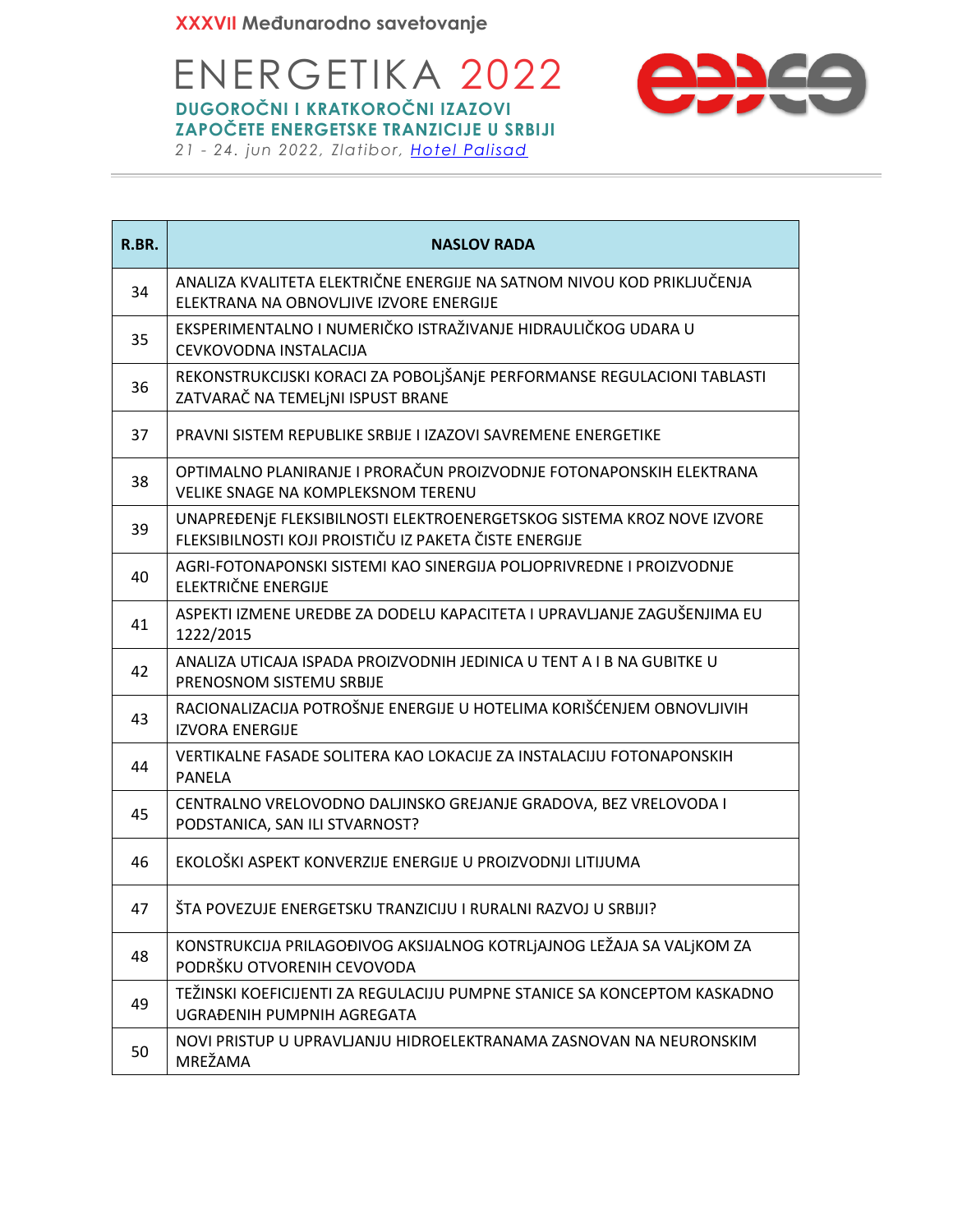

| R.BR. | <b>NASLOV RADA</b>                                                                                                                           |
|-------|----------------------------------------------------------------------------------------------------------------------------------------------|
| 51    | OPTIMALNO PLANIRANJE BALANSNE REZERVE ZA POKRIVANJE DEBALANSA U<br>PROIZVODNJI VETROELEKTRANA U JUŽNOM BANATU                                |
| 52    | UPOTREBA OTPADNE BIOMASE ZA PROIZVODNJU BIOGASA NA LOKACIJI POSTROJENJA<br>ZA PREČIŠĆAVANJE OTPADNIH VODA U ČAČKU                            |
| 53    | MALA BIOGASNA POSTROJENJA                                                                                                                    |
| 54    | EFEKTI PRIMJENE PRIRODNOG GASA PRI SAGORIJEVANJU ČVRSTIH GORIVA U LETU -<br>REBURNING TEHNOLOGIJA                                            |
| 55    | SIGURNOST SNABDEVANJA KAO GLAVNI DEO SLAGALICE ENERGETSKE BEZBEDNOSTI                                                                        |
| 56    | PRIMENA CFD-A I VEŠTAČKE INTELIGENCIJE ZA PREDIKCIJU SAGORELOSTI I VREMENA<br>ZADRŽAVANJA ČESTICA BIOMASE U REAKTORU                         |
| 57    | KORPORATIVNO-DRUŠTVENA ODGOVORNOST U ENERGETSKOM SISTEMU, U<br>USLOVIMA PANDEMIJE VIRUSA "COVID-19" I OČUVANJA ZDRAVLJA                      |
| 58    | UPOREDNA ANALIZA VARIJANTNIH REŠENJA PELTON TURBINE PRI REVITALIZACIJI<br>MALOG HIDROAGREGATA SOPSTVENE POTROŠNJE                            |
| 59    | PRIMENA REVERZNOG INŽENJERINGA PRI OSVAJANJU I PROJEKTOVANJU RADNOG KOLA<br>PELTONOVE TURBINE                                                |
| 60    | MOGUĆA ULOGA HIDROSISTEMA "LIM-ZAPADNA MORAVA" U OBEZBEĐIVANJU<br>ELEKTROENERGETSKE, PRIVREDNE I DRUŠTVENE SIGURNOSTI I STABILNOSTI U SRBIJI |
| 61    | ENERGETSKA TRANZICIJA - INTELIGENTNA, PRAVEDNA I EKOLOŠKI PRIHVATLJIVA                                                                       |
| 62    | NUKLEARNA POLITIKA IZABRANIH ZEMALJA I POUKE ZA SRBIJU                                                                                       |
| 63    | POBOLJŠANJE RADA DISTRIBUTIVNE MREŽE U USLOVIMA VELIKIH OPTEREĆENJA<br>KORIŠĆENJEM FOTONAPONSKIH I SISTEMA ZA SKLADIŠTENJE ENERGIJE          |
| 64    | TEHNIČKI, TEHNOLOŠKI I EKSPLOATACIONI ASPEKTI PRIMENE VODE U PROCESNOJ<br><b>INDUSTRIJI</b>                                                  |
| 65    | AMBICIOZNA OČEKIVANJA I STVARNE MOGUĆNOSTI POVEĆANJA KORIŠĆENJA<br>OBNOVLJIVIH IZVORA ENERGIJE U SRBIJI                                      |
| 66    | MONITORING EFIKASNOSTI HIDROELEKTRANA KROZ PARAMETRE IZ SKADA SISTEMA                                                                        |
| 67    | APLIKACIJA SISTEMA ZA GEOREFERENCIRANJE PROSTORNIH PODATAKA U AKTIVNOSTI<br>ODRŽAVANJA DALEKOVODA                                            |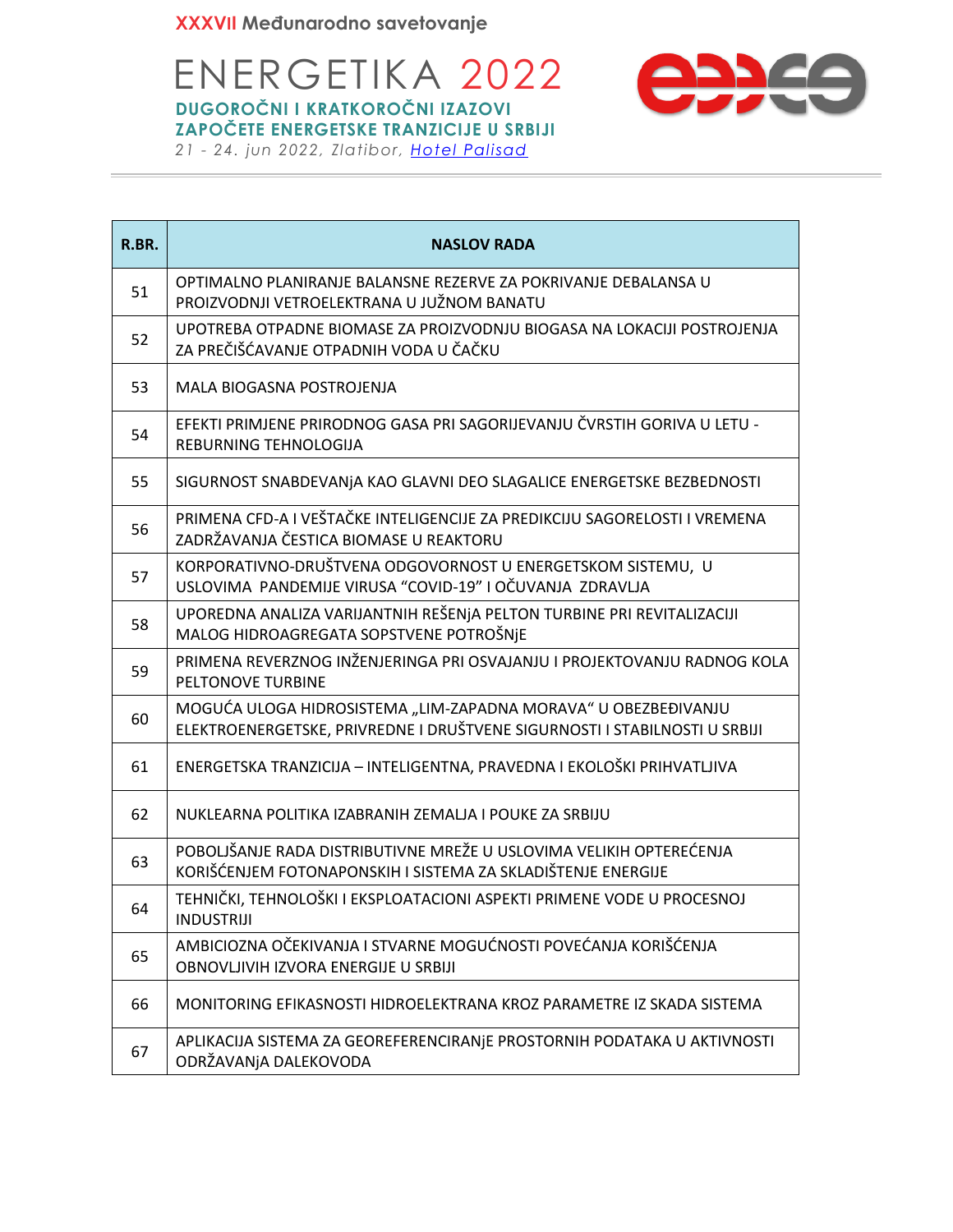ENERGETIKA 2022 **DUGOROČNI I KRATKOROČNI IZAZOVI ZAPOČETE ENERGETSKE TRANZICIJE U SRBIJI**



|  |  |  | 21 - 24. jun 2022, Zlatibor, Hotel Palisad |  |
|--|--|--|--------------------------------------------|--|

| R.BR. | <b>NASLOV RADA</b>                                                                                                                                                                                    |
|-------|-------------------------------------------------------------------------------------------------------------------------------------------------------------------------------------------------------|
| 68    | POVEĆANJE UČEŠĆA OBNOVLJIVIH IZVORA ENERGIJE U SISTEMIMA ZA DALJINSKO<br>GREJANJE                                                                                                                     |
| 69    | EKSPERIMENTALNI REZULTATI ZA TRANSFORMACIJU PROFILA PRITISKA SA UČEŠĆEM U<br>GRANIČNIM USLOVIMA UGRADNJE                                                                                              |
| 70    | DIREKTNI DALEKOVOD KAO INSTRUMENT ENERGETSKE TRANZICIJE                                                                                                                                               |
| 71    | POLITIKE ENERGETSKE TRANZICIJE I SRUKTURA ELEKTROENERGETSKOG TARIFNOG<br>SISTEMA KOSOVA SA POSEBNIM OSVRTOM NA INCENTIVIZACIJU POVECANJE UDELA<br>PROIZVODNJE ELEKTRICNE ENERGIJE IZ OBNOVIVIH IZVORA |
| 72    | METODOLOGIJA ZA ODREĐIVANJE OPTIMALNE VELIČINE PV SISTEMA KUPACA-<br>PROIZVOĐAČA                                                                                                                      |
| 73    | ODREĐIVANJE BIOMETANSKOG POTENCIJALA ZA RAZLIČITE VRSTE SIROVINA                                                                                                                                      |
| 74    | MOGUĆNOSTI PRIMENE PLAZMA TRETMANA PEPELA I ŠLJAKE SA POVIŠENOM<br>RADIOAKTIVNOŠĆU                                                                                                                    |
| 75    | UPOTREBA FAZNO PROMENLJIVIH MATERIJALA RADI POBOLJŠANJA ENERGETSKIH<br>PERFORMANSI ZGRADA                                                                                                             |
| 76    | PRAVIČNA TRANZICIJA ENERGETIKE SRBIJE - STRUKTURNE PROMENE I ODRŽIVOST                                                                                                                                |
| 77    | ANALIZA RADA SOLARNE ELEKTRANE U NTP ČAČAK - SYSTEM ADVISOR MODEL (SAM)<br>MODELOVANJE I POREĐENJE SA STVARNIM REZULTATIMA                                                                            |
| 78    | POSTUPCI EKRANIZACIJE U VREMENSKI KONSTANTNOM MAGNETSKOM POLJU                                                                                                                                        |
| 79    | POTENCIJAL REINDUSTRIJALIZACIJE REPUBLIKE SRBIJE UZ KORIŠĆENJE BIOMASE KAO<br>OBNOVLJIVOG VIDA GORIVA                                                                                                 |
| 80    | RENEWABLE ENERGY ACHIEVEMENTS IN OFF GRID MICRO HYDRO AND WIND TURBINES<br>DIRECTION IN THE FACULTY OF MECHANICS OF TIMISOARA                                                                         |
| 81    | THE IMPORTANCE OF DISTRICT HEATING SYSTEMS IN PERIODS OF ENERGY CRISIS: CASE<br>STUDY FOR THE CITY OF SKOPJE                                                                                          |
| 82    | ENERGETSKA SANACIJA ZGRADA CENTRALNE VLASTI U SRBIJI                                                                                                                                                  |
| 83    | ANGAŽOVANJE (DISPEČING) GENERATORA I POTREBE BALANSNIG REZERVI U<br>PRISUSTVU INTERMITENTNIH OIR: STUDIJA SLUČAJA ELEKTROENERGETSKOG SISTEMA<br>SRBIJE                                                |
| 84    | NIVELISANA CENA ELEKTRIČNE ENERGIJE (LCOE) ZA SOLARNE I VETROELEKTRANE U<br>SLOVENIJI, HRVATSKOJ I SRBIJI ZA 2021. GODINU                                                                             |